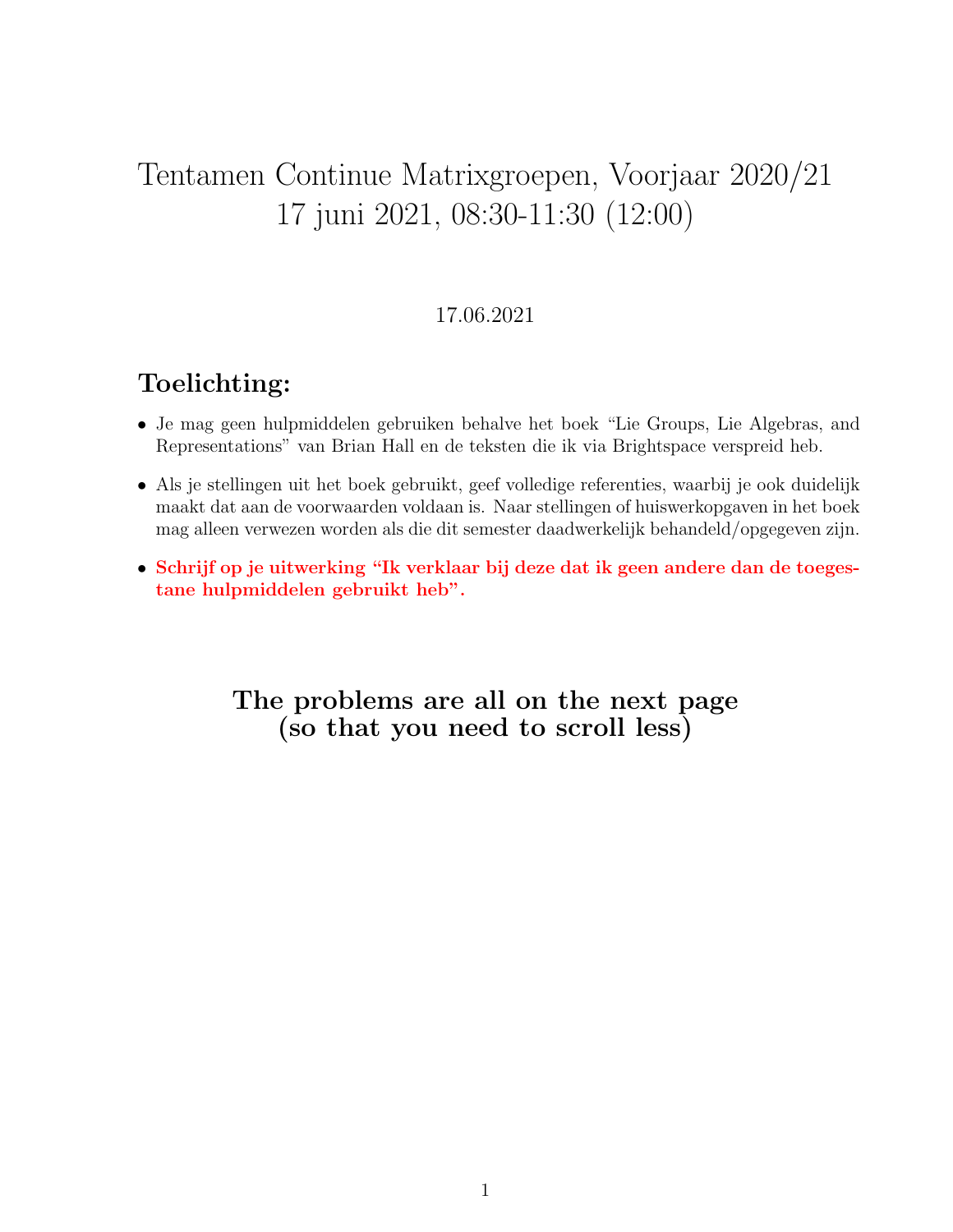- 1. (5pt) Compute  $e^X$  for  $X = \begin{pmatrix} 4 & 3 \\ -1 & 2 \end{pmatrix}$  using Hall's Exercise 2.6.
- 2. (10 pt) Let  $N \in \mathbb{N}$  and let  $V_N$  be the vector space of polynomials over  $\mathbb{F} \in \{\mathbb{R}, \mathbb{C}\}$  of degree  $\leq N$ . Then  $D: V_N \to V_N, P \mapsto P'$  (derivative) is a linear map. Prove that

$$
(e^{tD}P)(x) = P(x+t) \qquad \forall N \in \mathbb{N}, \ P \in V_N, \ t, x \in \mathbb{R}.
$$

You may do this in any way you like as long as you don't use Taylor polynomials or series. Remark: This result can be generalized to certain infinite dimensional function spaces, but clearly this requires more analysis (complex or functional).

- 3. (10 pt) Prove that every connected subgroup of  $SU(2)$  is closed. Prove that the analogous claim for  $SU(3)$  is false. Hint: You may use Proposition 5.24 (which I didn't prove).
- 4. Let G, H be connected matrix Lie groups and  $\Phi: G \to H$  a homomorphism. Let  $\phi: \mathfrak{g} \to \mathfrak{h}$ be the associated Lie algebra homomorphism. Prove:
	- (i) (5 pt) If  $\phi$  is surjective then  $\Phi$  is surjective. (The converse is also true, but harder to prove.)
	- (ii) (5 pt)  $\phi$  is injective if and only if  $\Phi$  is locally injective, i.e. there is an open neighborhood U of  $e_G$  with  $\Phi_{|U}$  injective.
	- (iii) (10 pt)  $\Phi$  is a covering map if and only if  $\phi$  is bijective. This doesn't require the unproven converse in (i)!
- 5. Consider the basis of  $\mathfrak{su}(3)$  used by Hall. Let  $\mathfrak{h} = \mathbb{C}H_1 + \mathbb{C}H_2 \subset \mathfrak{su}(3)$ . Put

$$
N = \{A \in SU(3) \mid \text{Ad}_A(H) \in \mathfrak{h} \,\forall H \in \mathfrak{h}\},
$$
  

$$
Z = \{A \in SU(3) \mid \text{Ad}_A(H) = H \,\forall H \in \mathfrak{h}\}.
$$

(i) (5 pt) Prove that Z is a normal subgroup of N.

Bonus (ii) (5 pt) Prove that the quotient group  $N/Z$  is finite.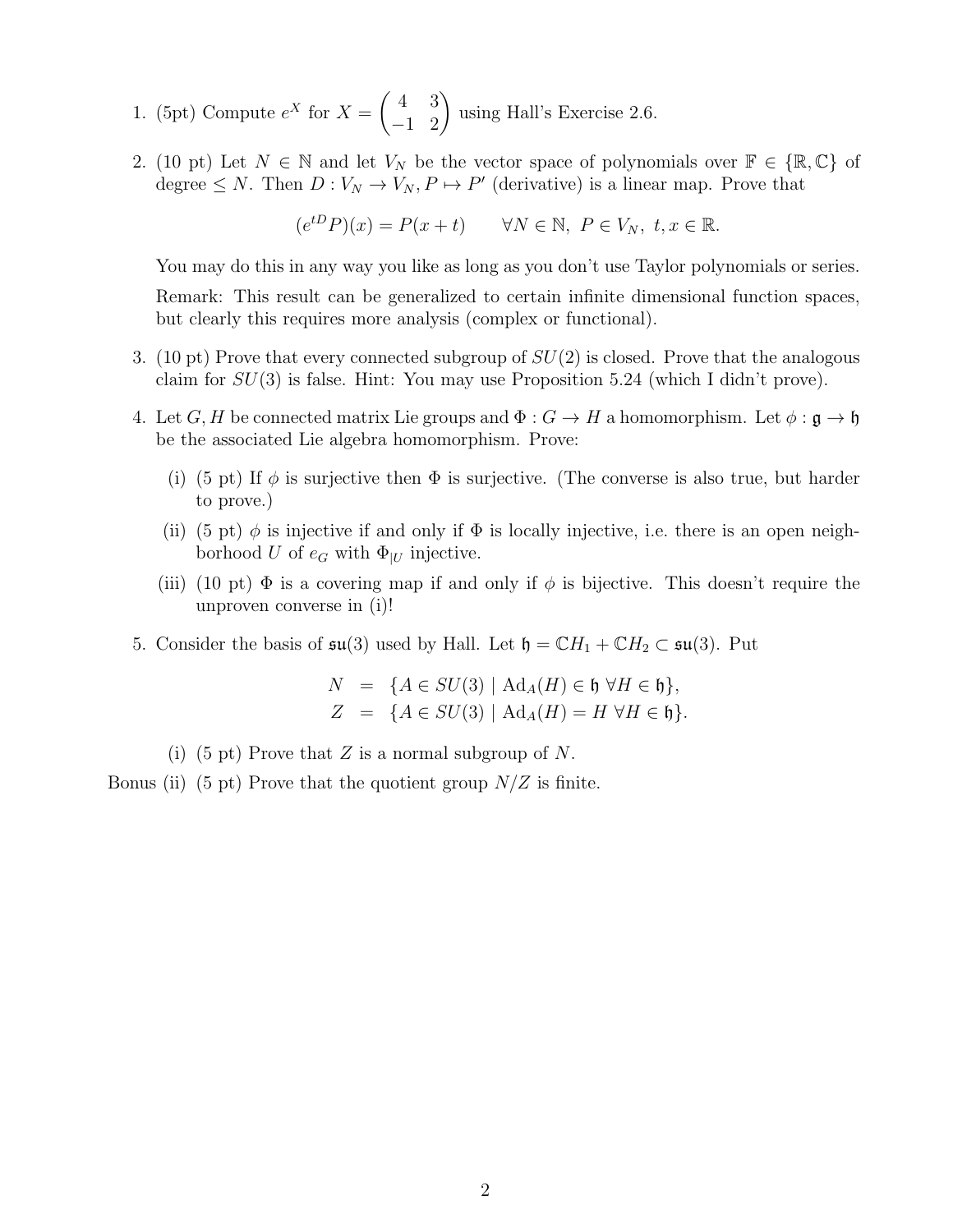#### Solutions

**Oplossing 1** We have Tr(X) = 6. Thus  $Y = X - 3 \cdot 1$  =  $(1 \ 3)$  $-1$   $-1$  $\setminus$ is traceless. Since det  $Y = 2$ , Exercise 2.6 gives  $e^Y = \cos\sqrt{2}1 + \frac{\sin\sqrt{2}}{\sqrt{2}}$  $\frac{\sqrt{2}}{2}Y$ . Now  $e^X = e^{Y+31} = e^3(\cos \sqrt{21} + \frac{\sin \sqrt{2}}{\sqrt{2}})$  $\frac{\sqrt{2}}{2}Y).$ 

**Oplossing 2** A basis for  $V_N$  is  $\{1, x, x^2, \ldots, x^N\}$ . Clearly it suffices to prove the claim for the basis elements, i.e.  $(e^{tD}x^n)(x) = (x+t)^n$ . We compute

$$
e^{tD}x^n = \sum_{k=0}^{\infty} \frac{t^k D^k}{k!} x^n = \sum_{k=0}^n \frac{n(n-1)\cdots(n-k+1)t^k}{k!} x^{n-k}
$$

$$
= \sum_{k=0}^n \binom{n}{k} x^{n-k} t^k = (x+t)^n.
$$

Since this holds for all  $n$ , the claim is proven. (Of course one can write down a matrix representing  $D$  w.r.t. the given basis and then exponentiate is, but this was not required.)

Remark: The above argument is easily adapted to functions defined by a convergent power series, as long as x and  $x+t$  are in the convergence disk. In particular  $e^{tD}$  is defined on the space of entire functions, for all  $t \in \mathbb{R}$ . In a different direction, let  $V = L^2(\mathbb{R})$ . Then  $H = -i\frac{d}{dx}$  is a self-adjoint operator (unbounded, but densely defined), and using the functional calculus for unbounded self-adjoint operators one obtains a unitary one-parameter group  $U(t) = e^{itH} = e^{tD}$ . Now it is not difficult to prove  $(U(t)f)(x) = f(x + t)$  for all  $f \in V, t \in \mathbb{R}$  and almost all  $x \in \mathbb{R}$ .

**Oplossing 3** Like every non-zero Lie algebra,  $\mathfrak{su}(2)$  has one-dimensional Lie subalgebras. But we have seen that  $\mathfrak{su}(2)$  has no two-dimensional subalgebras. The one-dimensional subalgebras clearly are abelian, and they are maximal abelian since there is no strictly larger abelian Lie subalgebra containing them. Now Proposition 5.24 (not proven in the lecture) gives that the corresponding (abelian) subgroup  $H \subseteq SU(2)$  is closed. If  $\alpha \in \mathbb{R}$  is irrational, the subgroup  $H = diag(e^{ix}, e^{i\alpha x}, e^{-ix(1+\alpha)}) \mid x \in \mathbb{R} \subseteq SU(3)$  is non-closed, its closure being  $\overline{H} = \{ \text{diag}(e^{is}, e^{it}, e^{-i(s+t)}) \mid s, t \in \mathbb{R} \} \cong \mathbb{T}^2$ . (Note that the top-left 2 × 2 corner of H is the irrational-line subgroup of the 2-torus  $\mathbb{T}^2$ .)

**Oplossing 4** (i) Assume  $\phi$  is surjective. Then for every  $Y \in \mathfrak{h}$  there exists  $X \in \mathfrak{g}$  such that  $\phi(X) = Y$ , thus  $e^Y = e^{\phi(X)} = \Phi(e^X)$ . Thus  $e^Y \in \Phi(G)$  for all  $Y \in \mathfrak{h}$ . Since H is connected, every  $B \in H$  is of the form  $e^{Y_1} \cdots e^{Y_n}$ . Since each of the  $e^{Y_i}$  is in  $\Phi(G)$ , so is B, thus  $\Phi$  is surjective. (For a proof of the converse in the matrix group setting see Rossmann's book, p.80. But here the abstract manifold perspective might be better: Since we are dealing with a group homomorphism, the differential  $d\Phi : T_g G \to T_{\Phi(g)} H$  has constant rank. Now the rank theorem implies that in suitable local coordinates,  $\Phi$  looks like  $(x_1, \ldots, x_{\dim(G)}) \mapsto (x_1, \ldots, x_r, \mathbf{0}_{\mathbb{R}^{\dim(H)-r}}).$ If  $\Phi$  is surjective then  $r = \dim(H)$ , thus  $\Phi$  locally is a projection and locally admits a section  $\Psi$ , e.g.  $(x_1, \ldots, x_r) \mapsto (x_1, \ldots, x_r, 0, \ldots, 0)$ . Now  $d\Psi : \mathfrak{h} = T_e H \to T_e G = \mathfrak{g}$  is a section for  $\phi = d\Phi$ , thus  $\phi$  is surjective.)

(ii)  $\phi$  is determined by  $e^{\phi(X)} = \Phi(e^X)$   $\forall X \in \mathfrak{g}$ . Since  $\exp : \mathfrak{g} \to G$  and  $\exp : \mathfrak{h} \to H$  are local bijections (Hall's Corollary 3.44), we have  $\Phi = \exp \circ \phi \circ \log$  near  $e_G$ . This implies that  $\Phi$  is locally injective if and only if  $\phi$  is locally injective. Since  $\phi$  is linear, local injectivity is equivalent to injectivity. (If ker $\phi \neq \{0\}$ , it contains elements arbitrarily close to zero, which is ruled out by local injectivity. The other implication is trivial.)